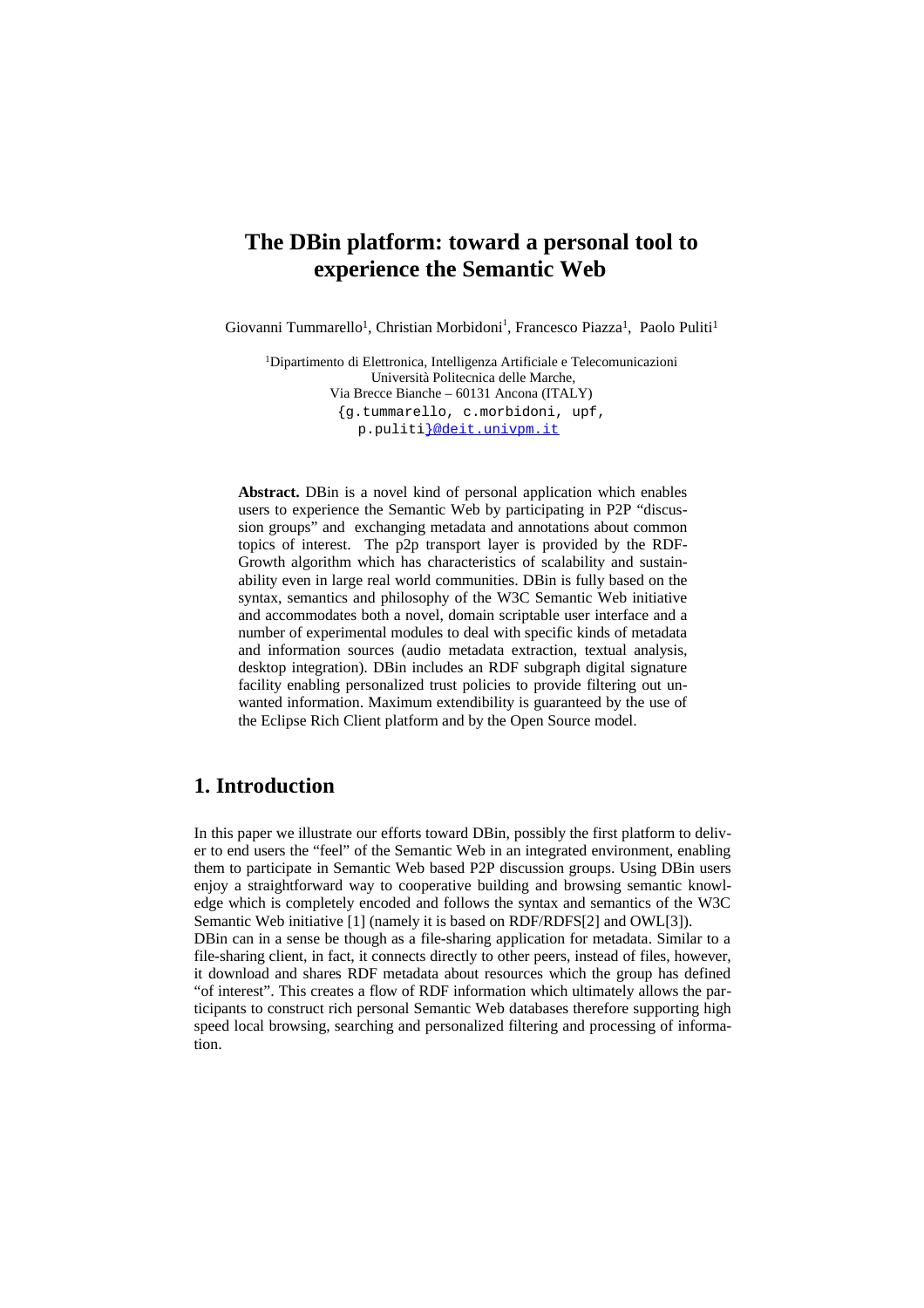While there is no issue about how to "use" files that have been retrieved over a file sharing system, the case is very different for RDF information. It turns out that in fact each "topic of interest" often requires specialized user interface and domain specific rules in order for users to both browse it fruitfully and contribute with their own annotations.

Such inherent usability issue is in fact well known in the research field of Semantic Web visualization and interaction. In DBin we have therefore chosen to provide the user with a maximally configurable user interface that can be scripted according to the domain of interest of the single discussion group. To access a user community , the user is then suggested to download what we call a Brainlet, that is a package of configuration and a priori knowledge to best interact with the information shared in the group.

DBin main knowledge exchange module works in a P2P model based on the RDF-Growth algorithm, which is inherently scalable with respect to the number of participating peers, while providing an overall uncommitted social model designed to address the 'real world communities' scenario.

To fully support scalability in one such global annotation scenario, trust metrics and certainty of authorship for the information is needed. Based on the RDFContextToolkit [4] module, which provide RDF subgraph digital signature capabilities, DBin support personalized local trust policies and filters based on these.

Once the user collects metadata locally, a number of interesting applications become possible such as an add on module for the desktop integration. These, by indexing local files and extracting as much semantic as possible according to the specific formats, create additional RDF so that the user can seamlessly browse trough both locally and remote resources.

DBin is based on the excellent Eclipse Rich Client [5] platform and is Open Source, so such extension modules are easy to implement and experiment with.

### **2. The scenario**

The scenario which DBin attempt to address is new under many aspects. Many of the P2P approaches based on Semantic Web technologies proposed so far [5][6][7][8], use metadata and ontologies to build a semantically structured definition of the resources a user is searching for and/or is offering to other participants in the network. In general these system are finalized to manage and optimize the retrieval of actual files, like textual documents, audio, video and so on. In such systems a user formulates queries like "All publications about Semantic Web by author X", knows in advance precisely what to searching for, thus having a certain knowledge of the domain.

DBin is intended to address cases such as a user, perhaps new to Semantic Web, how is interested in learning (more) about the research that is going on, He/she is supposed simply to join a 'Semantic Web' topic group, to receive new and unexpected information, for example papers, the conferences on which they have been published, their author's names. Users are not really interested exclusively in "hits" locating remote resources, but rather into learning as much as possible about them so that more uses of this information become possible (e.g. Personalized browsing, joining with local information etc).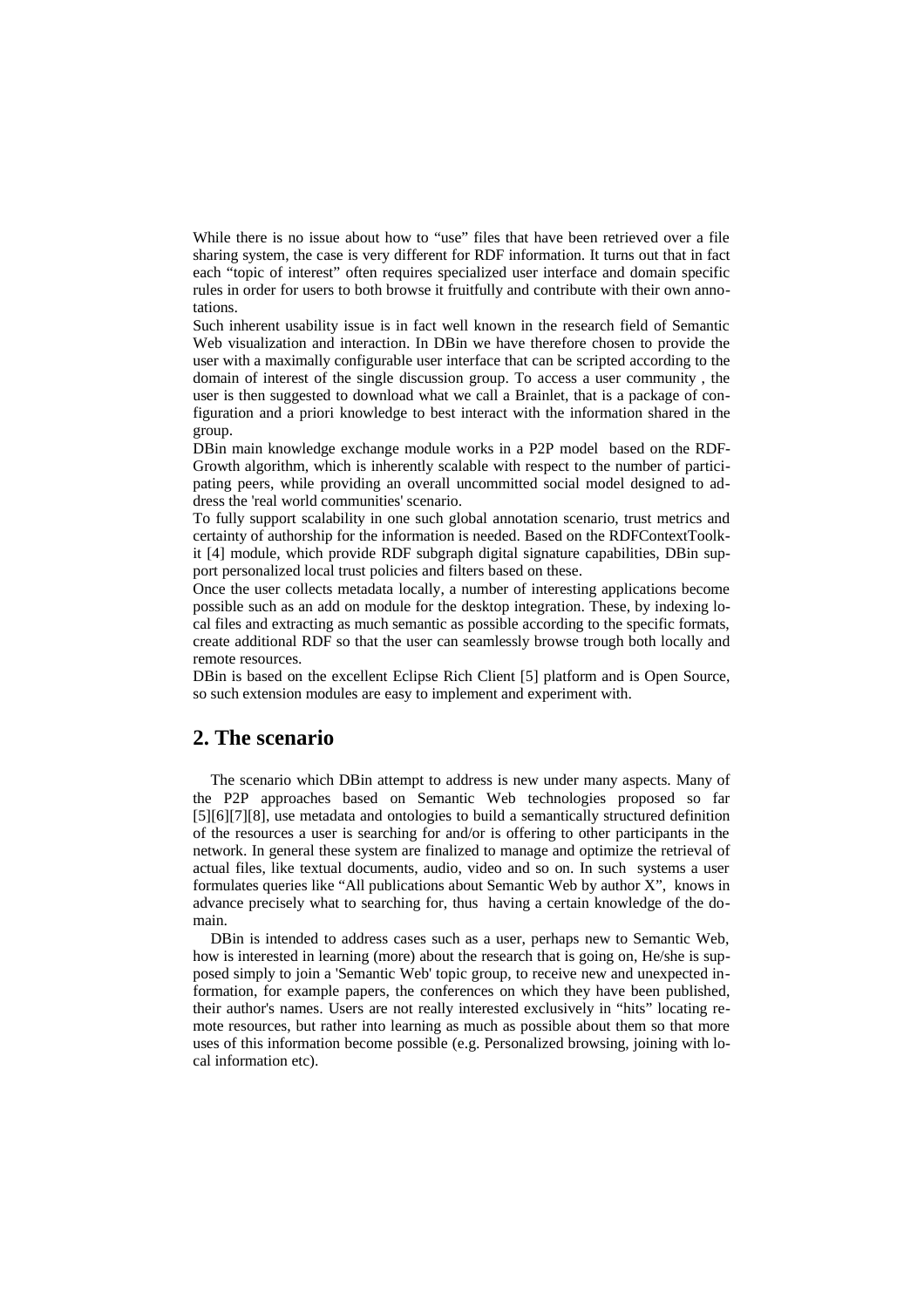### **3. The RDFGrowth P2P engine: basic concepts**

Previous P2P Semantic Web applications, such as [5][8], have explored interactions among groups of trusted and committed peers. In such systems peers rely on each other to forward query requests and collecting and returning results. In contrast, we consider the real world scenario of peers where cooperation is relatively frail. By this we mean that peers are certainly expected to provide some external service, but commitment should be minimal and in a "best effort" fashion.

The RDFGrowth algorithm has been designed to address this requirement of scalability and minimum commitment among peers, and is based on the peculiar philosophy of minimum external burden. Therefore peer are not required to perform any complex or time consuming operation, such as query routing, replication, collecting and merging.

#### **3.1. RDFN: the only query allowed**

As a complex graph query possibly simply hog any machine, the only RDF query allowed during metadata exchanges, is a simple and basic one,which not only is fast to execute but also can be cached very effectively. It is defined by the RDFN (RDF Neighbors) operator, which retrieves meaningful peace of information, in the form of RDF metadata, directly connected to a specific resource.

In detail the RDFN (RDF Neighbours) of a URI is a graph composed roughly by the by all the triples that have it as subject or object. In case some of these also refer to blank nodes, then the RDN is also recursively composed by all the triples until just "ground" (URI or Literals) node form the "edge" of the RDFN. [Figure](#page-2-0) 1 shows the RDFN of a sample resource and its composing MSGs.



<span id="page-2-0"></span>*Figure 1 The RDFN of the resource painted in black is delimited by the dotted circle. White nodes represent blank nodes. The RDFN is composed by several slices, each one is an MSG, basically a closure on blank nodes starting from a given triple, and represents the minimum unit of knowledge that is exchanged.*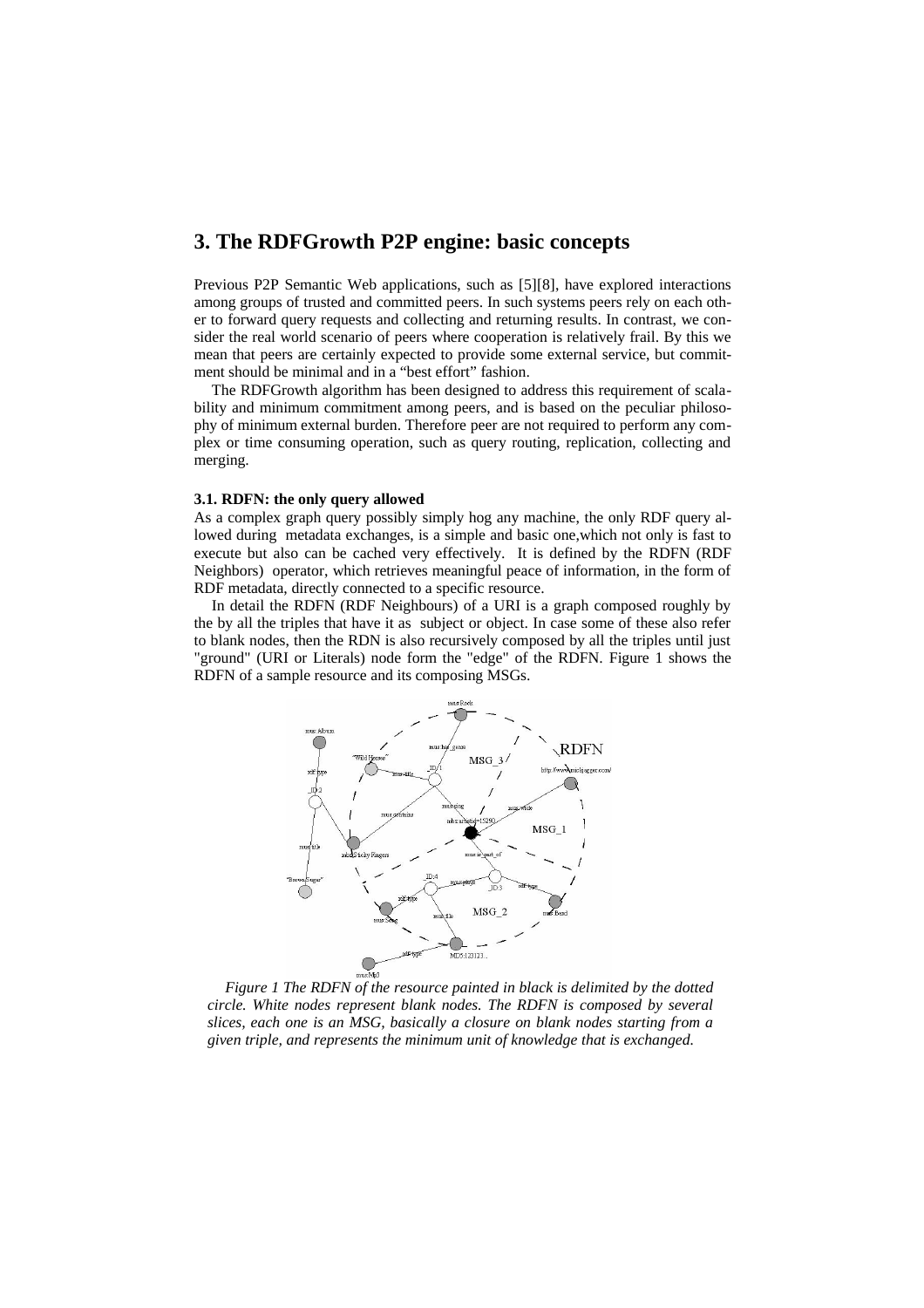#### **3.2. MSGs**

The RDFN(a) can be also considered as the union of all the MSG which involve the resource *a*. An MSG is a subgraph with a well defined structure and is actually the minimum amount of information that can be exchanged in the system. See [9] for details about the RDFN and MSG definitions and theory. Its interesting properties allows to exchange information in a fine granularity, incremental fashion, along with its context. We will see later, in fact, how authorship information can be efficiently attached at MSG level, allowing trust policies and revocations.

#### *3.3. GUED (Group URIs Exposing Definition)*

Users connects to a RDFGrowth network by selecting a topic group and joining it. The client then receive an operator, which defines, and is able to retrieve from a graph, the resources which the group is about. A GUED can be implemented as a set of queries. As an example, for a Michael Jackson group, a possible GUED might be "select all the URIs identifying his songs, albums, concerts and interviews", in respect to an agreed ontology.

Once received the GUED operator, the peer execute it once on his DB and the resulting set of URIs are "published" in the p2p network, as an advertisement that they are in fact of interest and will be willing to answer requests from other peers about the "RDF Neighbours" (RDFN, see next section).

#### **3.4. RDFN Hashes and exchange strategy**

The algorithm cycles over the set of 'on topic' URIs (selected by the GUED) and for each of them searches for peers who have different surrounding informations (RDFN) than the local ones. This process is performed by looking into a sort of DHT in which hashes of RDFNs (say simple MD5) are exposed by each peer. Once an hash is detected which is different from the one exposed by the local peer, an exchange is initiated.

During the exchange peers synchronizes their knowledge about the resource. In addition to simple hashes more advanced heuristics cab be applied to identify new information present in the network and choose the peer with who it is more profitable to ask to.

#### **3.5. Considerations**

A key point in this approach to metadata sharing is that the algorithm grows a local triple store at every peer, this not only enables fast browsing and complex query execution (performed using local computational power on the local DB, no external commitment), but also make possible for metadata to naturally cross the borders across communities. As an example, suppose that in a "movie community" someone posts a picture of an actor and in a "rap music" community the same actor has been mentioned as performer. Then a user participating at same time to both communities would, by the logic of DBin and the RDFGrowth algorithm, make so that the picture is also "posted" in the movie group.

While the approach fits well the target scenario, there are some shortcoming that might be mentioned:

As the database continuously expands a large HD space might be required to store all the metadata from numerous or big communities. Given the cost/capacity of modern drives, we think that the HD space problem is very secondary. Actual con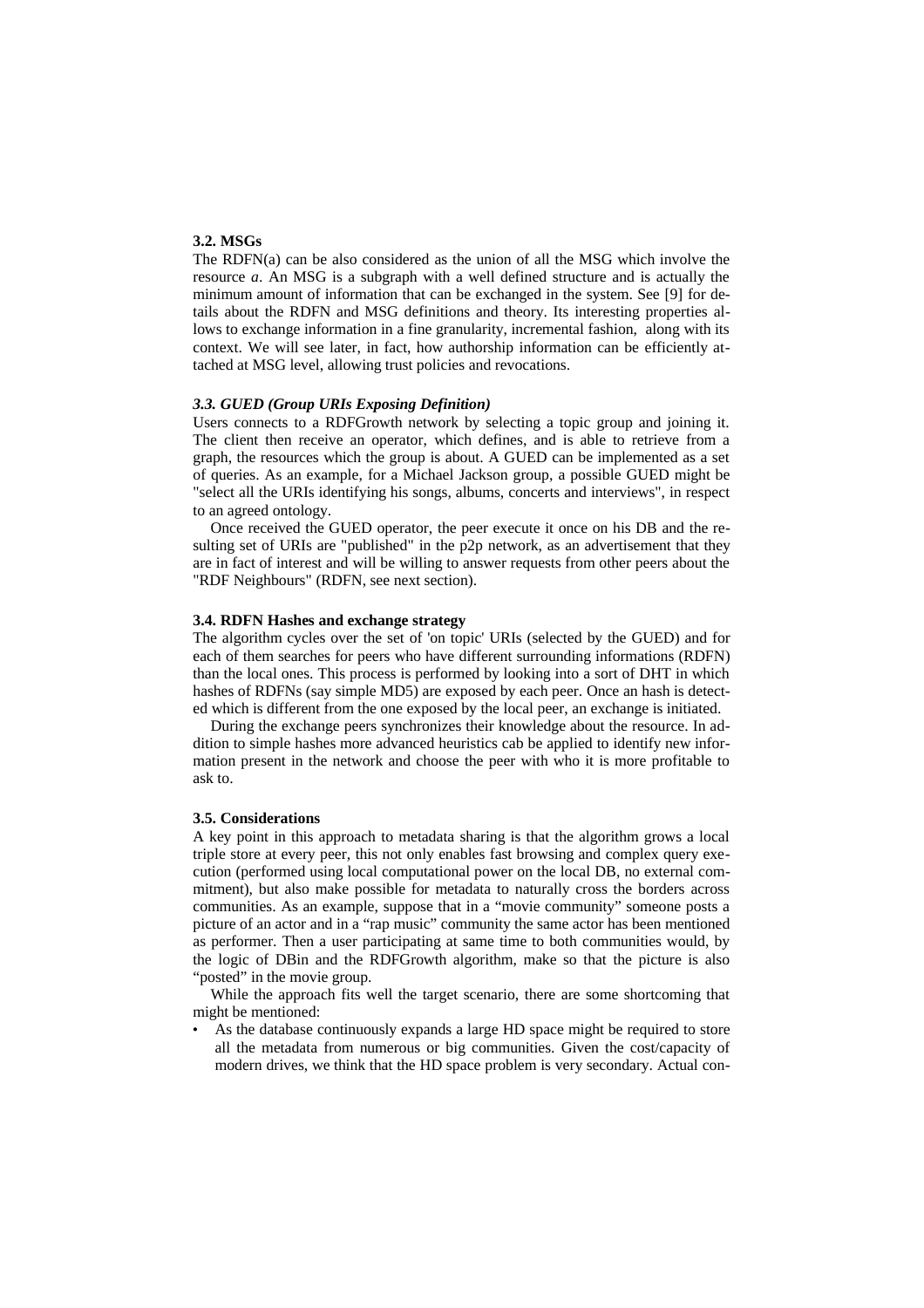tent caching policy e.g. Images, can be changed at will, see the section about the URIBridge.

- Although the time it takes to get a new piece of information is bounded, the approach is not suitable for real time structured information (e.g. Current weather in RDF)
- It takes some startup time for a new user to get enough information for a meaningful navigation and querying.

Such a "growth only" scenario matches the monotonic nature of the RDF semantics. To obtain more information about a resource can't in fact "hurt" since, by definition, previously inferred statements will still hold when new data becomes available. It is of course possible, in the real world applications, to rely on "context" information to later apply non monotonic rules on the local database, but it should remain a local peer decision to do so with no consequences on the shared knowledge. Digital signatures are an example of such context information which support several fundamental higher level non monotonic behaviours of the overall system.

### **4. Dealing with the actual data**

Relaying on RDFGrowth, DBin users only exchanges pieces of RDF graphs describing the resources of interest, which might be real world concepts (such as a person) or digital content (e.g. mp3 files, pictures, documents) actually retrievable on the Internet. It is clear that in many cases the user would like to be able not only to explore or add annotations, but also to reach the actual data. As an example if someone, say Bob, joins the "Semantic Web Research" research group and founds out that there is a new paper focusing on "Full-text search over RDF graphs", he/she will be probably interested in knowing at which conference it was presented or the author names. Then, after having discovered that the conference was an important one and that the authors already published some good papers on this field, he/she will probably want to read the actual article.

Given this, it is clear that some facility is needed in DBin to provide the user with the digital content referred by the RDF metadata. But also an 'upload' mechanism is needed to let the users be able to share his digital data (e.g. Images, text etc). Referring to the previous example, consider that Bob already knows the paper and he wants to attach a comment to it and a picture of the author having a talk on it at a conference. I this case Bob wants the other participants to be able not only to see the metadata he added but also to take a look at the picture itself, and possibly leave a comment about it. In DBin this facilities are provided by the URIBridge module.

While the download mechanism is straightforward once a URL is available for a specific resource, as it can be retrieved, for example, over standard HTTP protocol, the uploading part requires some further considerations. The URIBridge is based on upload servers where users can store files they want to share (e.g. pictures, text, mp3s). After having uploaded a resource, the user is provided with a URL which can be used to create annotations about the data as well as to retrieve that data in oder to visualize it.

So every DBin client can be configured to work with one or more upload servers, much like an E-Mail client requires a SMTP server. While the default installation of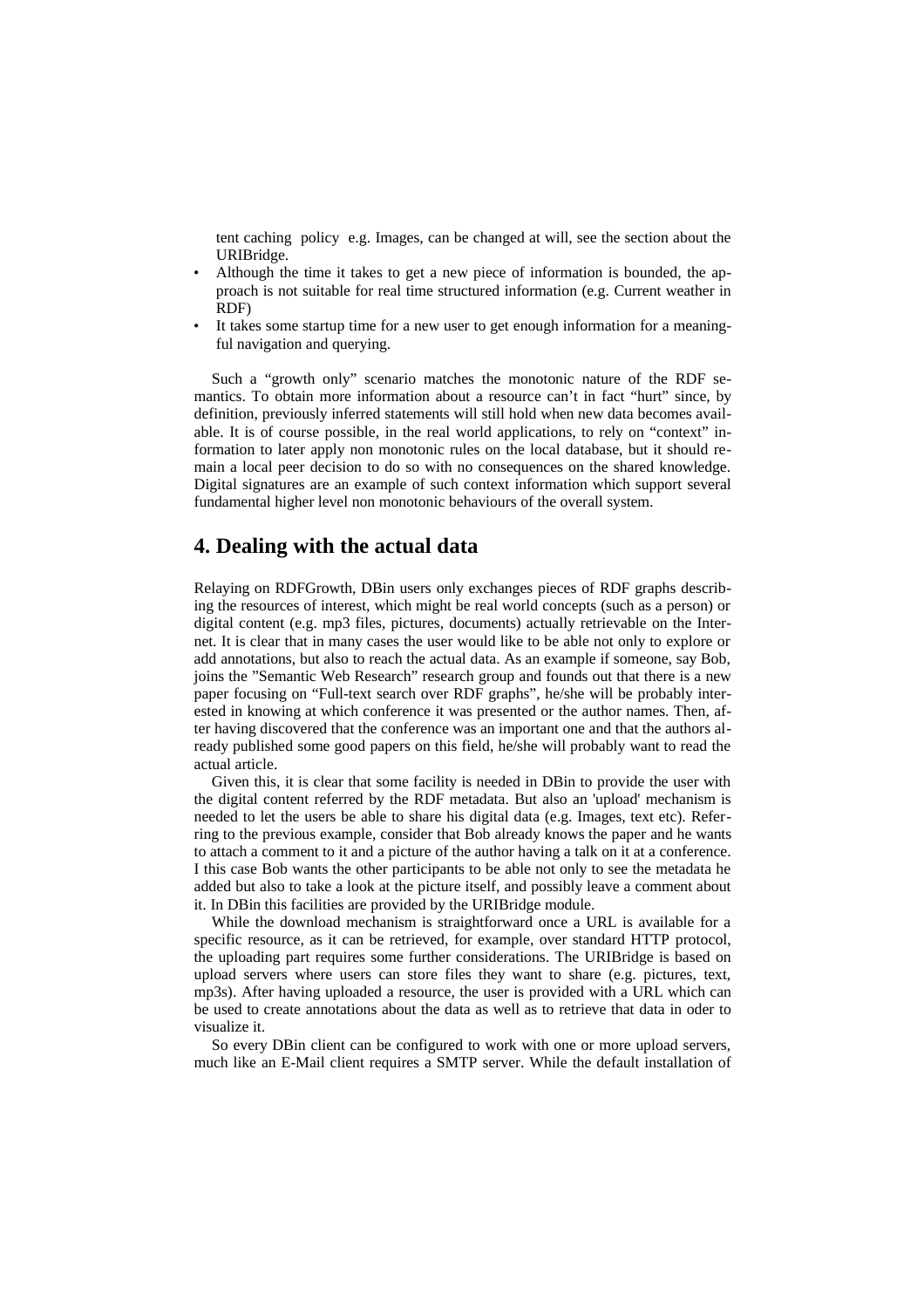DBin comes with a simple upload server, this limits the users to small files. For power users, installing a personal upload server is however trivial, just the deploy of a simple PHP script.

# **5. Identities and authorship of annotations**

#### **5.1. Authorship rather than provenance**

In such a system, which deals with potentially large and unregulated communities, it is important to have information about who said what, in particular which user is the author of a particular annotation received from the network.

As the system is based on high replication of metadata over the P2P group, to look at the provenance of the metadata (which peer sent it to me), is useless in order to obtain authorship information. In fact, if Bob's client sends a comment about a paper to someone else, it does not mean that Bob himself wrote the comment, as it might come from an other user, who again might obtained it by someone else.

As is evident that tracking the provenance is not thinkable in our system, we have to provide a methodology for 'marking' every peace of metadata added to the system with verifiable statements about the authorship. Moreover, this authorship information has to be attached to the metadata in a way that make it possible to hold them during the replication and exchange process.

#### **5.2. User identities and digital signatures in DBin**

The MSG definition and properties highlighted in the previous section, when combined with a canonicalized serialization as suggested in [10], enable signing MSGs themselves in a efficient way: attaching the signature information only to a single triple composing the MSG. This methodology, described in detail in [4], also assures that the context (in this case the authorship) will remain within the metadata when they will be exchanged over the network, as well as enables multiple signature to be attached to the same MSG, also at different times.

When started up for the first time, DBin clients require the users to provide a valid URI which will act as an identifier for the user itself (for example a mailto URL or a web page). Then a public and a secret keys are generated; the private key is stored locally, while the public one is uploaded by means of the URIBridge, just as it happens for files. Every time a user will add an annotation to the system, that is a certain number of MSGs, it will contain the user's identifier as well as the URL of the public key, and will be signed using the user's private key.

In this way, after having received a peace of metadata from the P2P group, clients are able to retrieve the public key and to identify the author of the annotation, without caring about the provenance of the metadata itself.

#### **5.3. Information filtering and revision**

The mechanism described in the previous section provide a framework for authorship assessment, trust based filtering and information revision.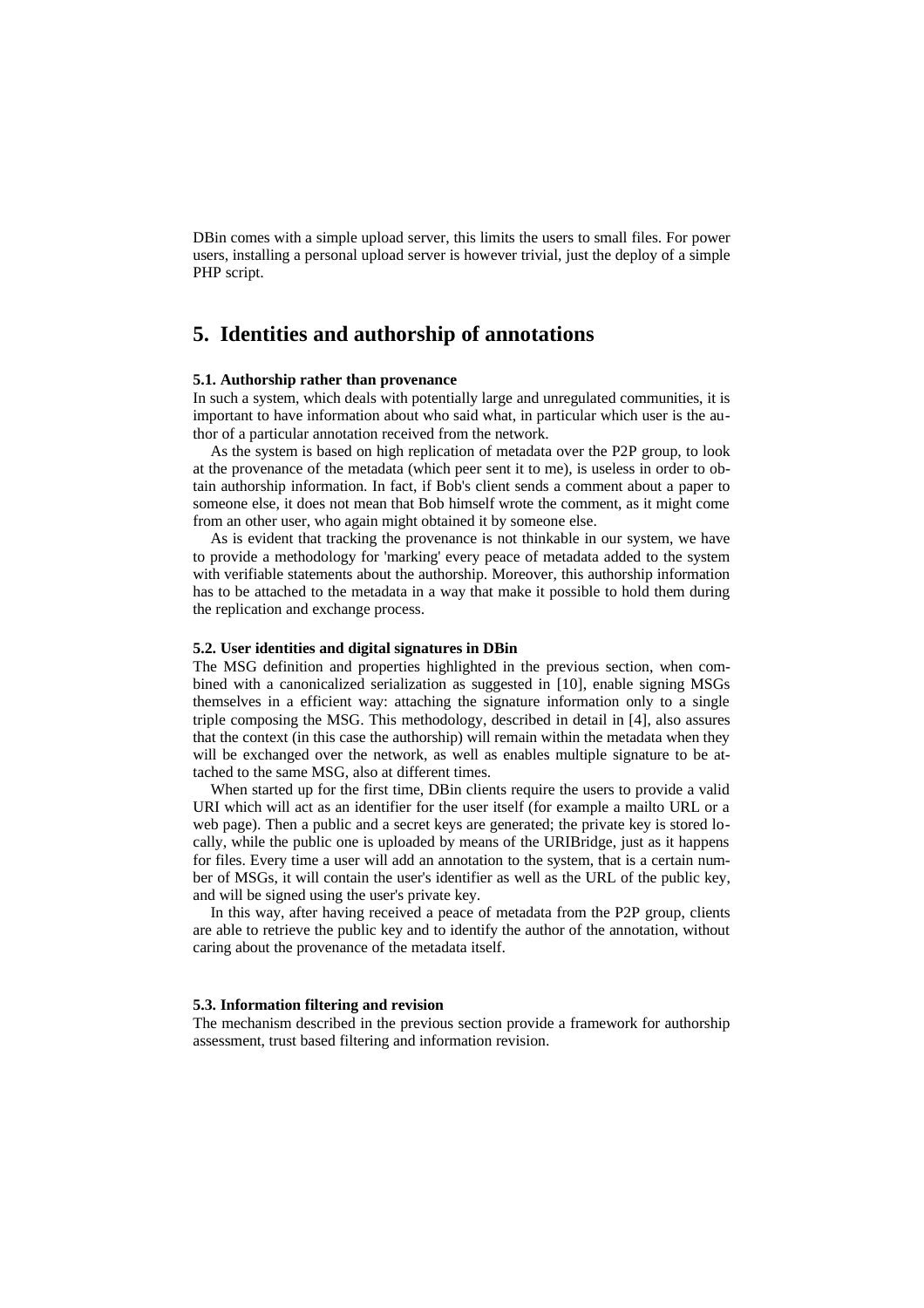Once the authorship of a MSG can be verified, a variety of filtering rules can be applied at will. These, in DBin, are always non-destructive; information that doesn't match certain trust criteria can be hidden away but does not get deleted. Is it straightforward, for example, to implement a local 'black list' policy, allowing users to add authors to that list and to filter the local knowledge in order to hide all the information signed by the same user's identity.

Moreover, the hash of a signed MSG, can be used as an Inverse Functional Property (IFP, see ), that is, as a unique way to name to the MSG itself. This in turn can be used in a subsequent MSG to indicate the one that it substitutes. Given that the paternity of this subsequent MSG can be verified to be identical, the client can safely perform the information update, no matter where it received the update patch from.

DBin also includes a preliminary support for a centralized certification authority, dubbed RDFTrust. By obtaining a signed certificate (which involves a time consuming identification procedure), users can enjoy instantly an higher degree of trust. If trust was to be abused (e.g. By spamming or malicious "ontology violations") the certificate would be revoked thus causing all the previously inserted information to "sink" in each DBin installation. The certification authority web site is currently being implemented as a web application with a matching application API.

# **6. User interface: "Brainlets"**

There has been a lot of work recently on Semantic Web visualization and a number of user interface have been proposed [11], [12], [13], [14], [15].

While pro and cons can be argued for each specific approach, it is clear that user interface issues are a complex issue with no clear single solution.

Rather than a single answer to this issue, DBin provides a general set of "application oriented" generic GUI tools by which 'power users' can build applications specifically targeted to the domain of interest.

DBin *domain specific applications*, are called "Brainlets", and can in a sense be directly related to the concept of "GUED", the operator which decides how to select the knowledge to be exchanged in the p2p group, from the RDFGrowth algorithm.

Brainlets can be though as "configuration packages" preparing DBin to operate on a specific domain (e.g. Wine lovers, Italian Opera fans etc.. ). Given that Brainlets include customized user interface, the user might perceive Brainlets as full "domain applications" which are run by DBin. which come with regarded as "integrated packages" which describe and implement "domain applications".

In short Brainlets are composed of:

- The setup information for the RDFGrowth algorithm and the transport layer to connect with others using the same Brainlet (namely, at this point, the name of the randevouz servers, the channels and the GUED)
- The ontologies to be used for annotations in the domain (e.g. The beer ontology).
- A general GUI layout;. which components to visualize (e.g. A message board, an ontology browser, a "detail" view) and how they are cascaded in terms of selection/reaction
- Templates for domain specific "annotations", e.g., a "Movie" Brainlet might have a "review" template that users fill. This allow a "reviews" view to have useful or-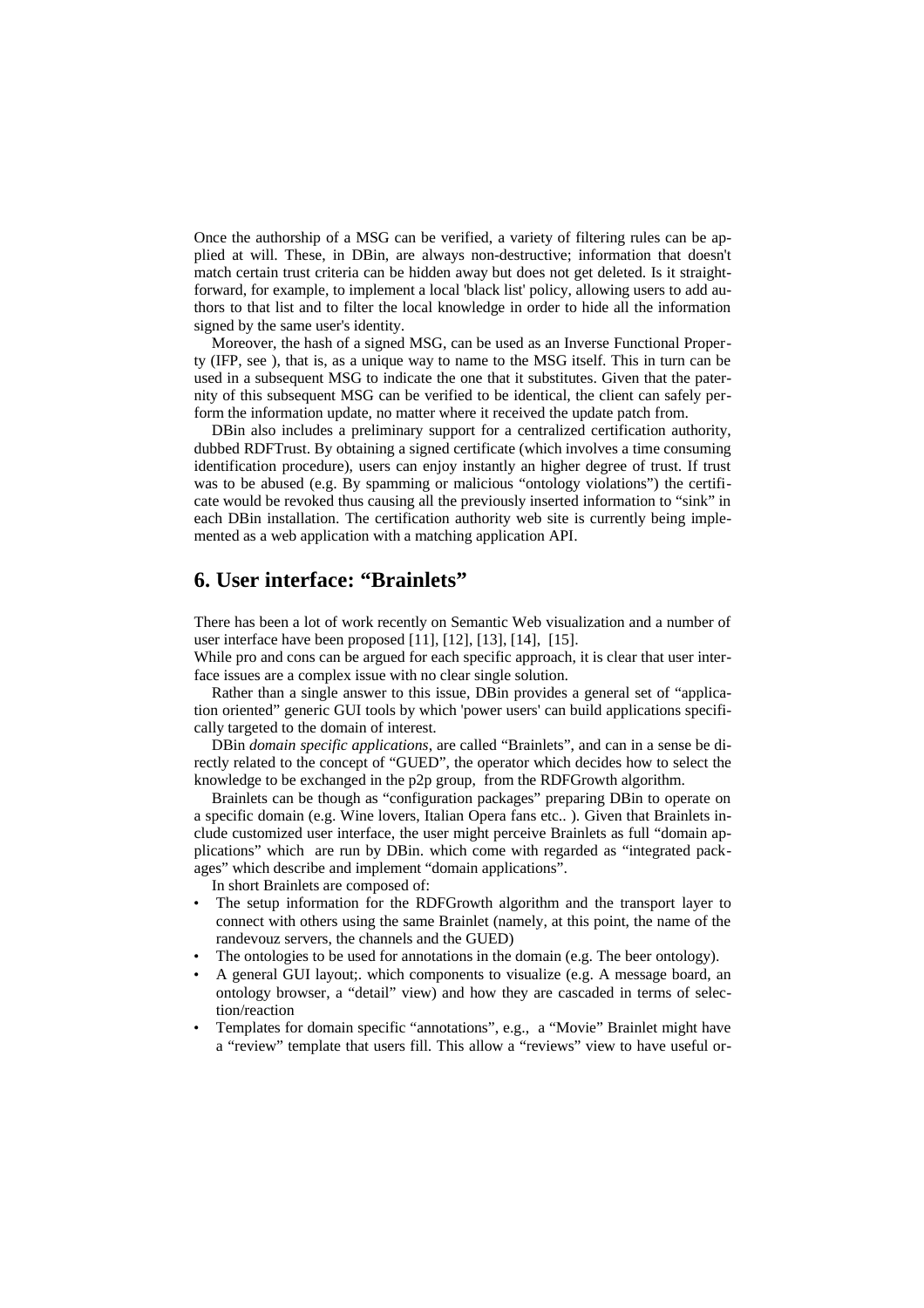derings based on the known fields in the review. The GUI for the templates is generated automatically

- Templates for readily available, "pre-cooked" domain queries, which are structurally complex domain queries with only a few simple free parameters, e.g. "give me the name of the cinema where the best movie of genre X is being shown tonight".
- A suggested trust model and information filtering rules for the domain. e.g. Public keys of well known "founding members" or authorities, preset "browsing levels".- Support material, customized icons, help files etc..
- A basic RDF, GUED conforming, knowledge package



*Figure 2 A screen shot of the Beer2Beer Brainlet running. The principal "views" are: an ontology (and instances) browsing Navigator, the Knowledge Agents view, showing statistics about the currently running knowledge agents, and a set of "Annotation" views. Among these a comment view, a picture gallery and an "annotation listing" view.*

<span id="page-7-0"></span>Most importantly, Brainlets can be created as much as possible with no programming skills, that is, just by editing XML configuration files; more advanced Brainlets can however be made including custom Eclipse plug-ins as needed. Most of the previously mentioned features have been implemented as shown in figure [2,](#page-7-0) a screen shot of "Beer2Beer", our first XML based Brainlet.

#### **6.1. Ontology issue and social model**

Brainlets are therefore preloaded by power users with domain specific user interaction facilities, as well as with domain ontologies suggested by the Brainlet creator. This seems to induce an interesting social model, mostly based on consensus upon Brainlets choice, which can help some of the well known issues in distributed metadata en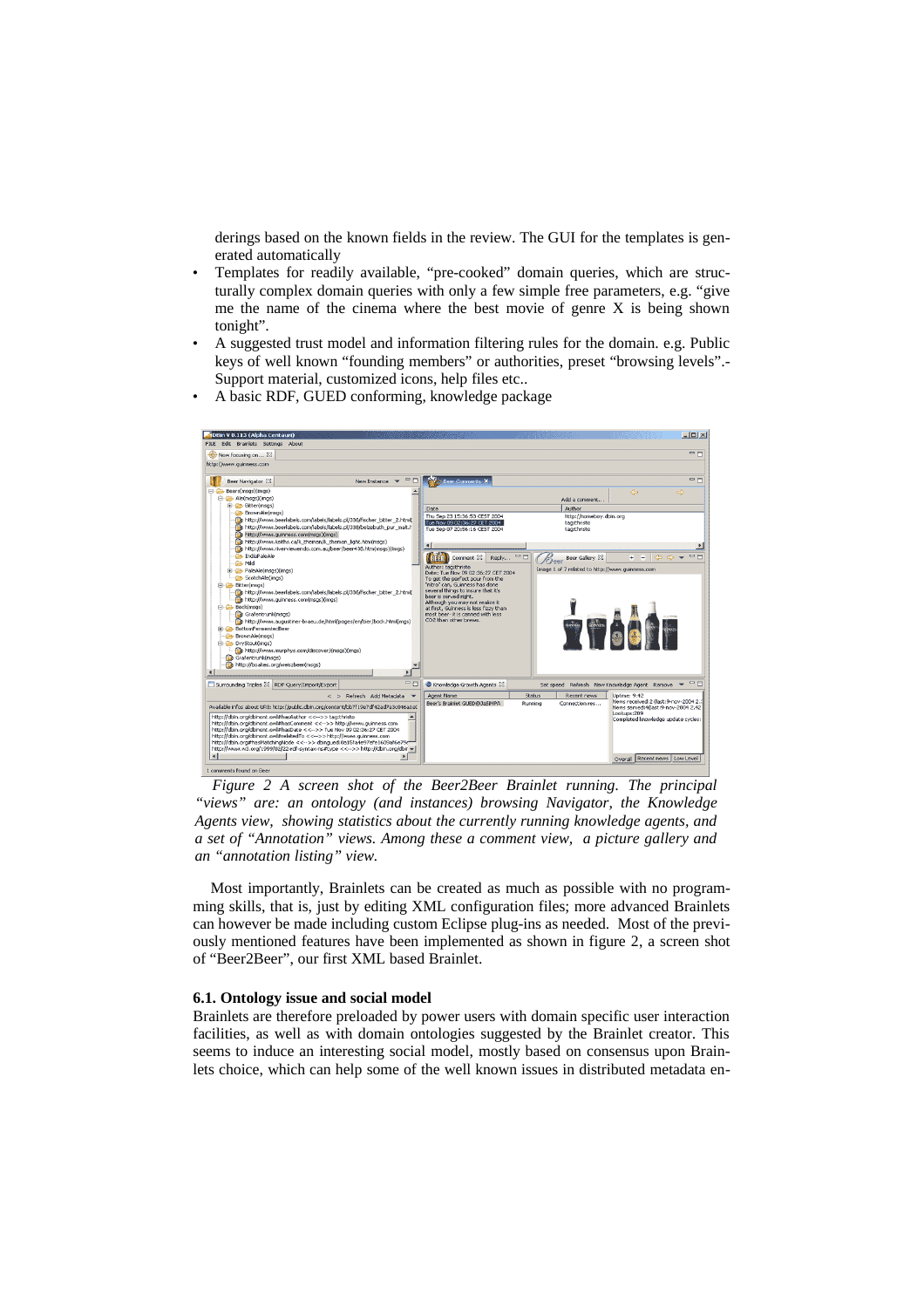vironments, a central one being the ontology mismatch problem. Brainlets, by providing an aggregation medium for ontologies, users, data representation structures, are therefore good catalyst of the overall semantic interoperability process.

In fact, as users gather around popular Brainlets for their topic of choice, the respective suggested ontologies and data representation practice will form an increasingly important reality. If someone decided to create a new Brainlet or Semantic Web application in general which could target the same user group as the said popular Brainlet, it is clear that there would be incentive in using identical or somehow compatible data structures and ontologies.

# **7. Desktop integration module**

The effort in using RDF and other Semantic Web languages and tools to help management of desktop resources and applications is known as the Semantic Desktop and has become a very active research field in last years. In Gnowsis [16], has been presented which uses different plug-ins to represent local files in a RDF graph. Users are allowed to add annotations and browse local resources taking advantage of the semantic connections established. A similar tool is described in [17], where also the usefulness of metadata sharing capability is highlighted.

One of the most interesting aspects of DBin is that metadata coming from local resources can be merged with those coming from external ones (e.g. the RDFGrowth P2P groups). A few modules are dedicated to the extraction of metadata from local resources. A local file system processor creates a "semantic" representation of the available files, that is a RDF graph where nodes points to local files by means of "file:" URIs, then this graph is imported inside the triple store. Different techniques are applied to extract metadata according to the file type. These include full text analysis and indexing, file type specific operation (e.g. ID3 tags extraction) and file name and path heuristics.

Once such an "enhanced" RDF graph has been created, different techniques can be applied to calculate a semantic distance between nodes. Current implementation uses a spread activation algorithm, where edges are weighted according to the ontologies properties they represent. This 'distances' are used both to build an index for full text, which not only takes care of the content of files but also of the metadata describing them, and to provide browsing capabilities. The idea is that the user might be able to find interesting connections between remote resources he/she is browsing and local files which are related to them. A complete discussion of the approach and the method used here is out of the scope of this paper.

### **8. Software Engineering/License**

DBin is programmed in Java and based on the Eclipse Rich Client platform. As such, DBin is naturally multi-platform, features an OS native look and feel and is highly extensible trough the well known Eclipse plug-ins and extension points technology. Both the framework and modules presented here are open source. Licensing terms have not been settled yet, but they're expected to be either LGPL, BSD or CPL.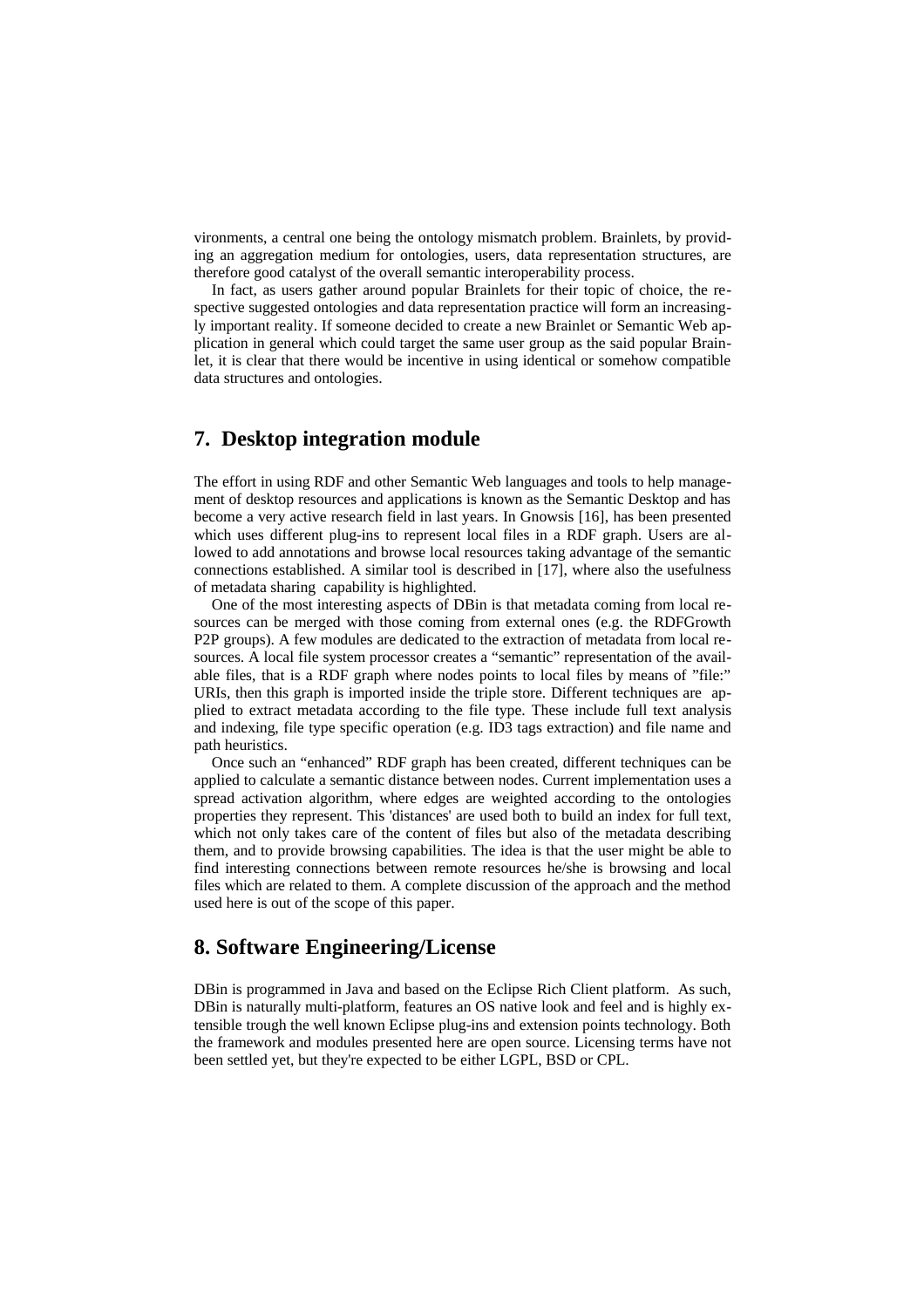### **9. Conclusions**

DBin is novel semantic web application aimed at regular users and providing them with relatively simple means to create and enjoy "the Semantic Web". DBin is meant to demonstrate the usefulness and scalability of a model where a large, local, semantic web database is grown and rich user interfaces and filtering is then applied a posteriori.

Under a usage point of view, while DBin's differ fundamentally from the way the current Web is used, it is not so much different from popular P2P file sharing applications. In the same way as many users have gotten used to wait to obtain data by running a classic P2P file sharing, DBin users will "peacefully" discover new information about topics in which they express interest in. Content and annotations produced by the user, on the other hand, can reach precisely those who had expressed interest in it and naturally cross the boundary of the P2P group they were posted originally to. Given RDFGrowth design in fact, relevant annotations are intrinsically and automatically bridged by the peers that visit multiple groups or return at later times.

Further research and implementation work will be directed to enhance integrating external metadata sources. In particular we will further investigate the interaction with the semantic desktop, in order to provide the user with novel and interesting way to connect the local data and the knowledge shared in P2P groups.

All the work presented here has been implemented in Java as Free Software and is currently available at the respective websites. Version 0.3 is about to be released and this will be the first public release since the start of the project. While the project holds great promises, actual use and adoption by real user communities will have to be monitored and fostered. Given the novelty of the application, we in fact expect that a very large amount of work will have to be done to polish the usability and to provide with the needed social/group model interactions facilities (e.g. some form of e-bay style trust system might be interesting).

# **References**

[1]Semantic Web Activity,

http://www.w3.org/2001/sw/

[2]RDF Primer, http://www.w3.org/TR/rdf-primer/ [3]OWL Web Ontology Language Overview, W3C Recommendation 10 February 2004, http://www.w3.org/2001/sw/WebOnt/

[4] G. Tummarello, C. Morbidoni, P. Puliti, F. Piazza , "Signing individual fragments of an RDF graph" 2005 WWW2005, poster track

[5]Eclipse Rich Client Platform, http://www.eclipse.org/rcp/

[6] Wolfgang Nejdl, Boris Wolf , "EDUTELLA: A P2P Networking Infrastructure Based on RDF" 2002 WWW2002, Honolulu

[7] Min Cai, Martin Frank , "RDFPeers: A Scalable Distributed RDF Repository based on A Structured Peer-to-Peer Network" 2004 13th International World Wide Web Conference WWW2004, New York

[8] Wolfgang Nejdl, Wolf Siberski, Martin Wolpers, Alexander L"ser, Ingo Bruckhorst , "SuperPeer Based Routing and Clustering Strategies for RDF Based Peer-To-Peer Networks" 2003 Twelfth International WWW03 Conference, Budapest

[9] Paul - Alexandru Chirita, Stratos Idreos, Manolis Koubarakis, and Wolfgang Nejdl , "Publish/Subscribe for RDF-based P2P Networks" 2004 ESWS. Heraklian, Greece

[10] Giovanni Tummarello, Christian Morbidoni, Joackin Petersson, Paolo Puliti, Francesco Piazza ,

"RDFGrowth, a P2P annotation exchange algorithm for scalable Semantic Web applications" 2004 First P2PKM Workshop, Boston

[11] Jeremy Carroll , "Signing RDF Graphs" 2003 ISWC2003

[12] R. Albertoni, A. Bertone, M. De Martino , "Semantic Web and Information Visualization" 2004 Proceedings of the First Italian Workshop on Se-